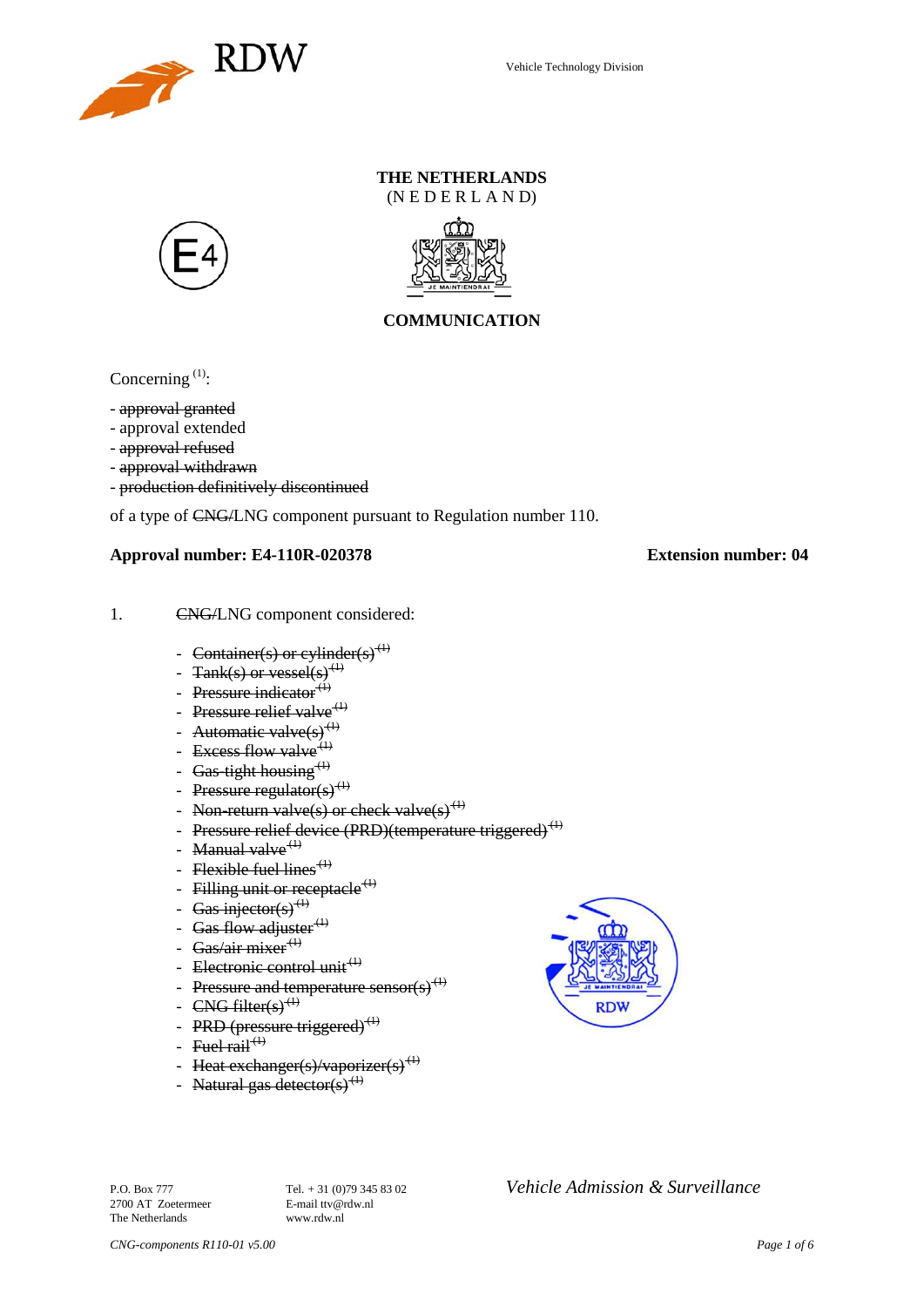|     | - LNG filling receptacle(s) <sup>(1)</sup><br><b>LNG</b> pressure control regulator(s) <sup>(1)</sup><br>- LNG pressure and/or temperature sensor(s) <sup>(1)</sup><br>- LNG manual valve(s) <sup>(1)</sup><br>- LNG automatic valve(s) <sup>(1)</sup><br>- LNG non-return valve(s) <sup>(1)</sup><br>- LNG pressure relief valve(s) <sup>(1)</sup><br>- LNG excess flow valve(s) <sup><math>\leftrightarrow</math></sup><br>- LNG fuel pump(s) <sup><math>\leftrightarrow</math></sup> |                                                                                                                                                                                                                          |
|-----|-----------------------------------------------------------------------------------------------------------------------------------------------------------------------------------------------------------------------------------------------------------------------------------------------------------------------------------------------------------------------------------------------------------------------------------------------------------------------------------------|--------------------------------------------------------------------------------------------------------------------------------------------------------------------------------------------------------------------------|
| 2.  | Trade name or mark                                                                                                                                                                                                                                                                                                                                                                                                                                                                      | : Macro check valve 14250 series                                                                                                                                                                                         |
| 3.  | Manufacturer's name and address                                                                                                                                                                                                                                                                                                                                                                                                                                                         | : Engineered Controls International LLC<br>100 RegO Drive<br>NC 27244, Elon<br><b>United States of America</b>                                                                                                           |
| 4.  | If applicable, name and address of<br>manufacturer's representative                                                                                                                                                                                                                                                                                                                                                                                                                     | :                                                                                                                                                                                                                        |
| 5.  | Submitted for approval on                                                                                                                                                                                                                                                                                                                                                                                                                                                               | : January 2017                                                                                                                                                                                                           |
| 6.  | Technical service responsible for<br>conducting approval tests                                                                                                                                                                                                                                                                                                                                                                                                                          | : Kiwa Nederland B.V.<br>P.O. Box 137<br>7300 AC Apeldoorn<br>The Netherlands                                                                                                                                            |
| 7.  | Date of report issued by that service                                                                                                                                                                                                                                                                                                                                                                                                                                                   | : February $14^{\text{th}}$ 2017                                                                                                                                                                                         |
| 8.  | Number of report issued by that service : 141001402_170200424                                                                                                                                                                                                                                                                                                                                                                                                                           |                                                                                                                                                                                                                          |
| 9.  | Approval                                                                                                                                                                                                                                                                                                                                                                                                                                                                                | : granted/refused/extended/withdrawn <sup>(1)</sup>                                                                                                                                                                      |
| 10. | Reason(s) of extension (if applicable)                                                                                                                                                                                                                                                                                                                                                                                                                                                  | : The current homologated Macro check valve<br>14250-6 is extended for the following reasons:<br>The extended check valve has the same washer<br>and spring cup as the homologated<br>LNG Manual valve (E4-110R-010444). |



The stamp location of the data plate has been changed.

There is no change to material or sealing. Additional testing is not necessary.

Referring to the Revision 3 – Amendment 4 of the Regulation ECE R110 the E4 number for the Macro check valve has been changed to E4- 110R-020378.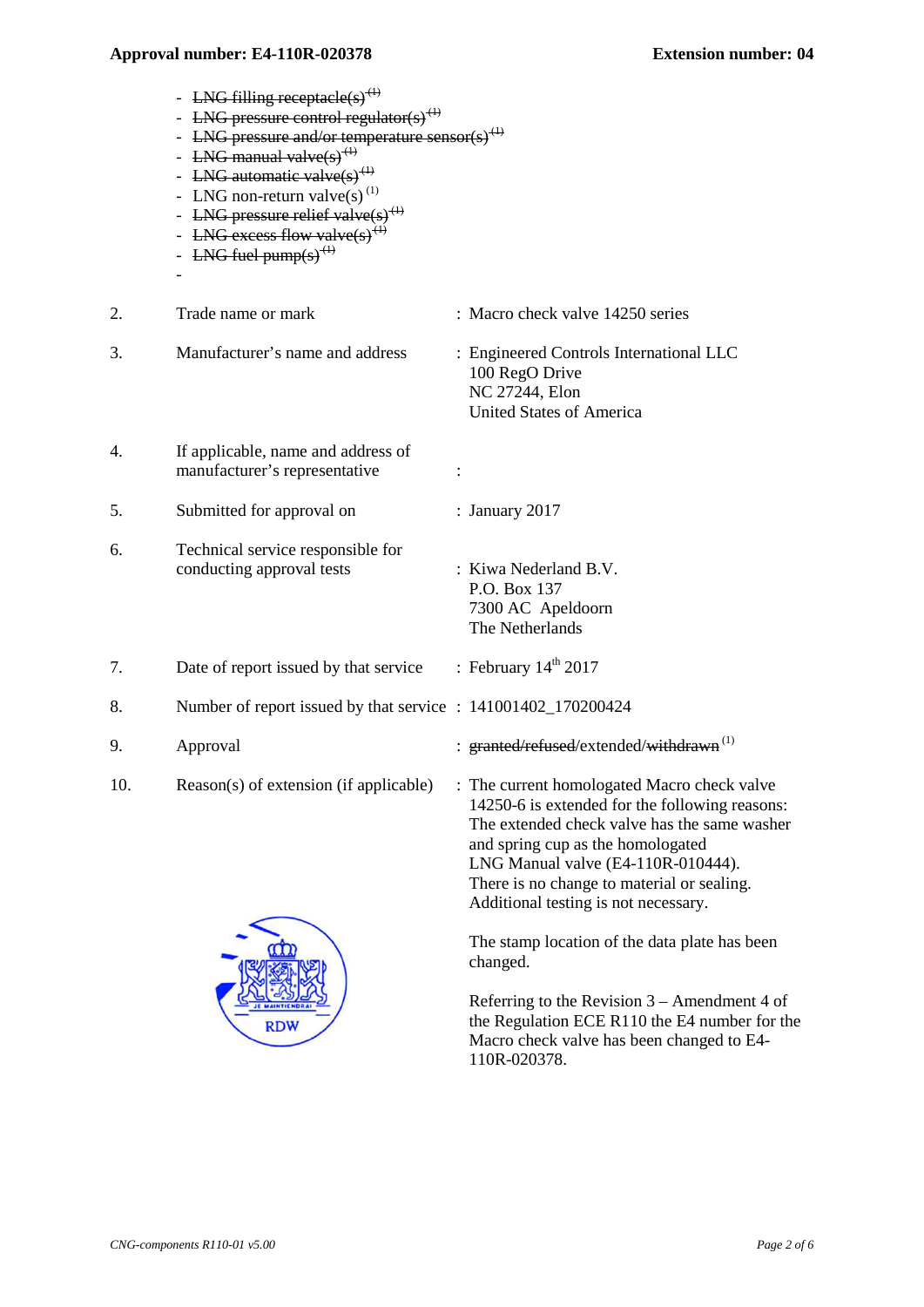- 11. Place : Zoetermeer : 2011.
	-

29-MAR-2017

- 12. Date
- 13. Signature :



14. The documents filed with the application or extension of approval can be obtained upon request.

<span id="page-2-0"></span><sup>(1)</sup> Strike out what does not apply. <u>.</u>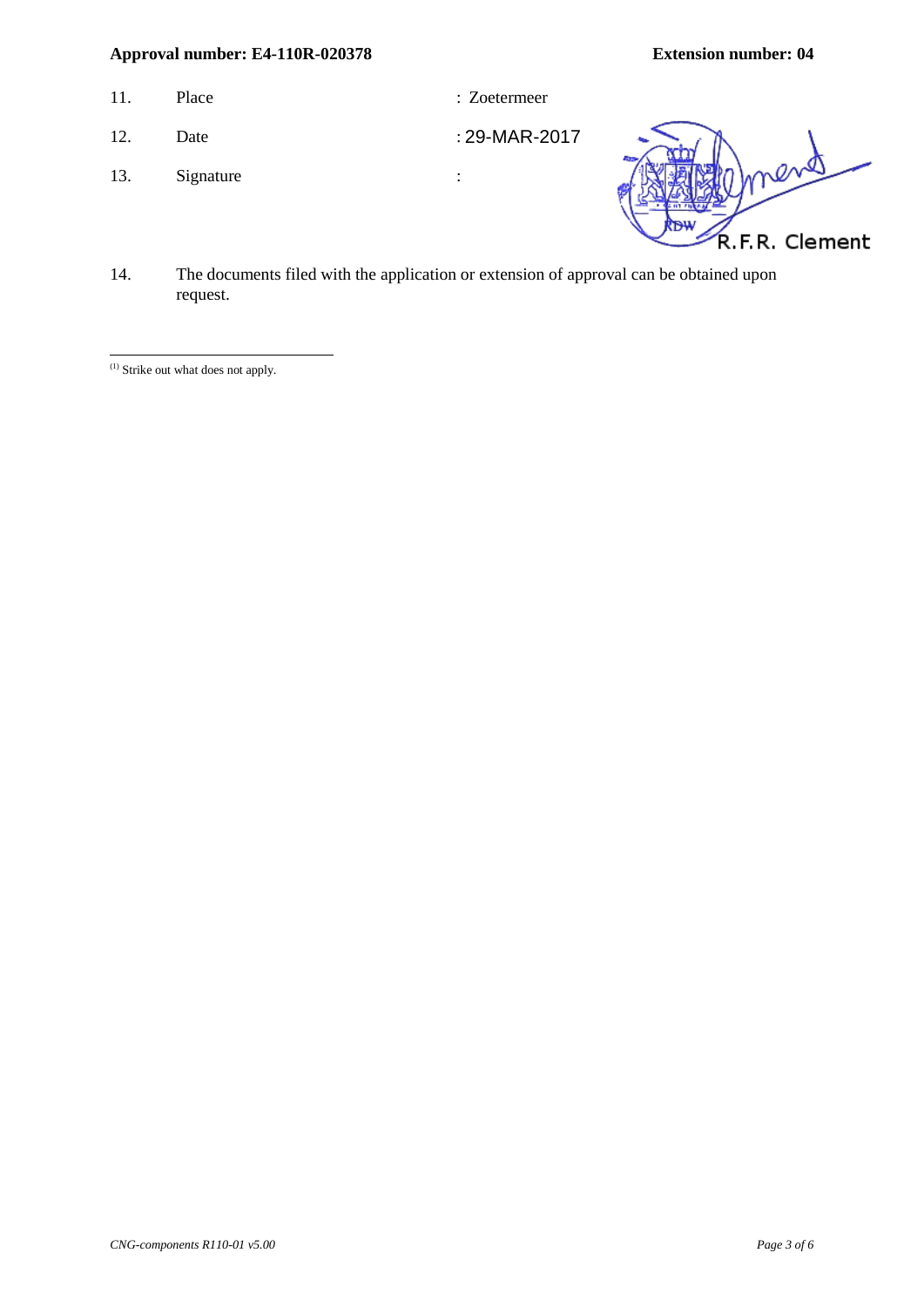#### **ADDENDUM**

- 1. Additional information concerning the type approval of a type of CNG/LNG components pursuant to Regulation number 110.
- 1.1. Natural Gas Storage System
- 1.1.1. Container(s) or cylinder(s) (for CNG system)
- 1.1.1.1. Dimensions :
- 1.1.1.2. Material :
- 1.1.2. Tank(s) or vessel(s) (for LNG system)
- 1.1.1.1. Capacity : 1.1.1.2. Material :
- 
- 1.2. Pressure indicator
- 1.2.1. Working pressure(s)<sup>[\(2\)](#page-5-0)</sup> : 1.2.2. Material :
- 1.3. Pressure relief valve (discharge valve) 1.3.1. Working pressure(s)<sup>(2)</sup> :
- 1.3.2. Material :
- 1.4. Automatic valve(s) 1.4.1. Working pressure(s)<sup>(2)</sup> :
- 1.4.2. Material :
- 1.5. Excess flow valve 1.5.1. Working pressure(s)<sup>(2)</sup> :
- 1.5.2. Material :
- 1.6. Gas-tight housing 1.6.1. Working pressure(s)<sup>(2)</sup> :
- 1.6.2. Material :
- 1.7. Pressure regulator(s) 1.7.1. Working pressure(s)<sup>(2)</sup> :
- 1.7.2. Material :
- 1.8. Non-return valve(s) or check valve(s) 1.8.1. Working pressure(s)<sup>(2)</sup> Working pressure(s)<sup>(2)</sup> : 1.8.2. Material 1.9. Pressure relief device (temperature triggered) 1.9.1. Working pressure(s)<sup>(2)</sup> : 1.9.2. Material :
- 1.10. Manual valve 1.10.1. Working pressure(s)<sup>(2)</sup> : 1.10.2. Material :
- 1.11. Flexible fuel lines 1.11.1. Working pressure(s)<sup>(2)</sup> : 1.11.2. Material :

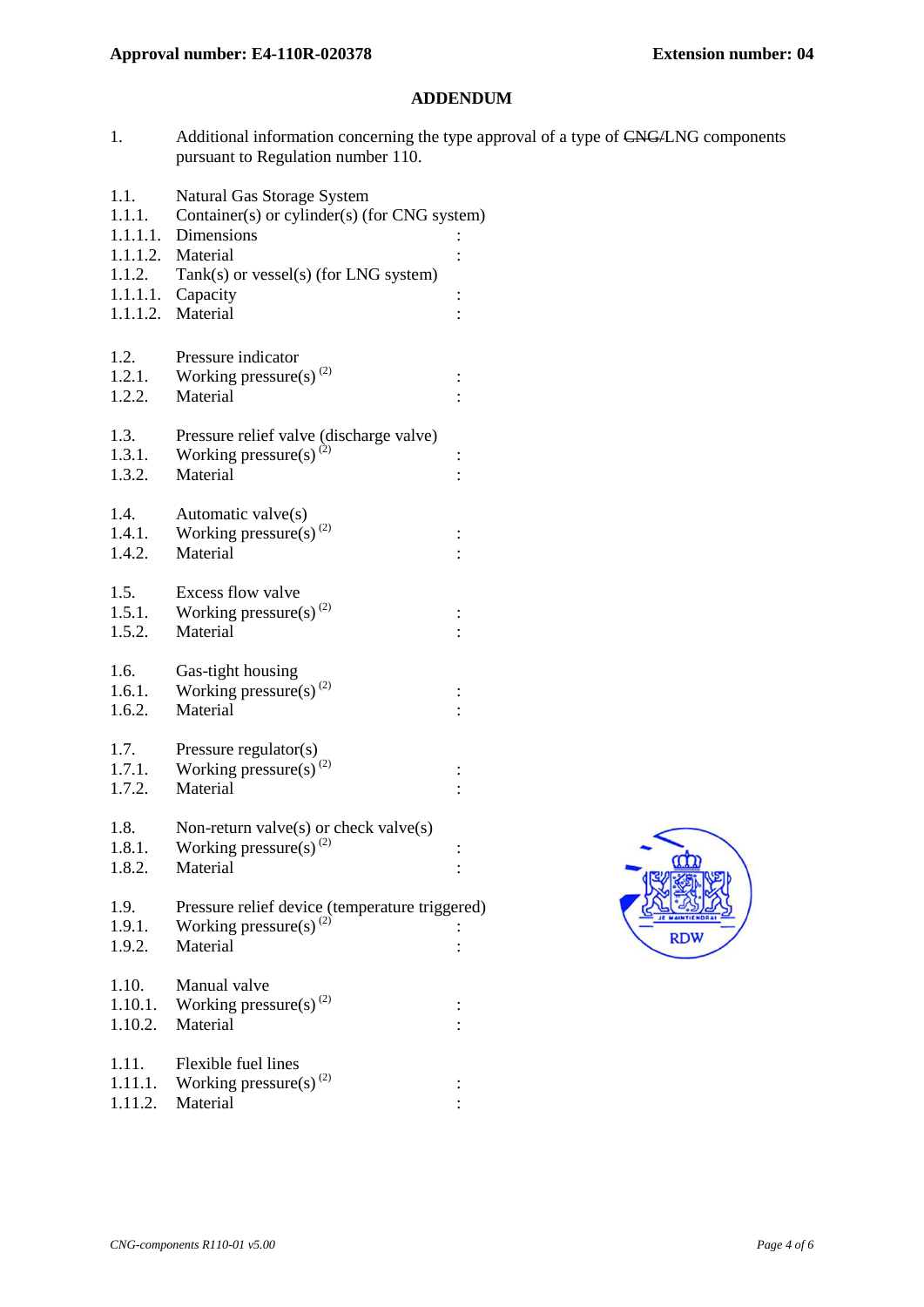| 1.12.<br>1.12.2.            | Filling unit or receptacle<br>1.12.1. Working pressure(s) <sup>(2)</sup><br>Material    |          |
|-----------------------------|-----------------------------------------------------------------------------------------|----------|
| 1.13.<br>1.13.1.<br>1.13.2. | Gas injector( $s$ )<br>Working pressure(s) <sup>(2)</sup><br>Material                   |          |
| 1.14.<br>1.14.1.<br>1.14.2. | Gas flow adjuster<br>Working pressure(s) $^{(2)}$<br>Material                           |          |
| 1.15.<br>1.15.2.            | Gas/air mixer<br>1.15.1. Working pressure(s) <sup>(2)</sup><br>Material                 | $\vdots$ |
| 1.16.<br>1.16.1.            | Electronic control unit<br>Basic software principles                                    | $\vdots$ |
| 1.17.<br>1.17.1.<br>1.17.2. | Pressure and temperature sensor(s)<br>Working pressure(s) <sup>(2)</sup><br>Material    |          |
| 1.18.<br>1.18.1.<br>1.18.2. | CNG filter(s)<br>Working pressure(s) <sup>(2)</sup><br>Material                         |          |
| 1.19.<br>1.19.1.<br>1.19.2. | PRD (pressure triggered)<br>Working pressure(s) <sup>(2)</sup><br>Material              |          |
| 1.20.<br>1.20.2.            | Fuel rail(s)<br>1.20.1. Working pressure(s) <sup>(2)</sup><br>Material                  |          |
| 1.21.<br>1.21.1.<br>1.21.2. | Heat Exchanger(s)/Vaporizer(s)<br>Working pressure(s) <sup>(2)</sup><br>Material        |          |
| 1.22.<br>1.22.1.<br>1.22.2. | Natural gas detector(s)<br>Working pressure(s) <sup>(2)</sup><br>Material               |          |
| 1.23.<br>1.23.1.<br>1.23.2. | $LNG$ filling receptacle $(s)$<br>Working pressure(s) <sup>(2)</sup><br>Material        |          |
| 1.24.<br>1.24.1.<br>1.24.2. | $LNG$ pressure control regulator(s)<br>Working pressure(s) <sup>(2)</sup><br>Material   |          |
| 1.25.<br>1.25.1.<br>1.25.2. | $LNG$ pressure and/or temperature sensor(s)<br>Working pressure(s) $^{(2)}$<br>Material |          |